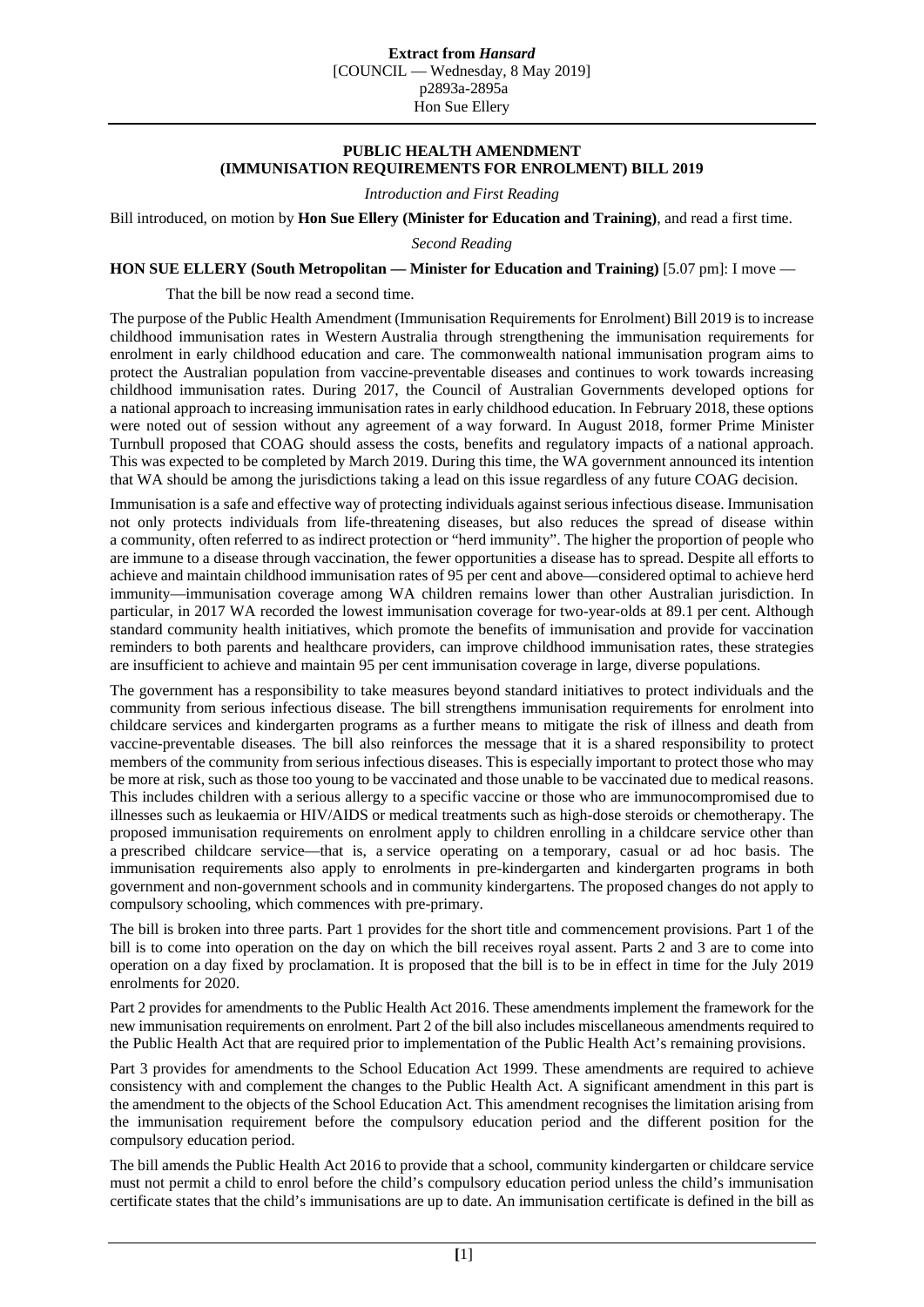## **Extract from** *Hansard* [COUNCIL — Wednesday, 8 May 2019] p2893a-2895a Hon Sue Ellery

an extract of a child's Australian Immunisation Register—AIR—record. This is commonly known as the child's AIR immunisation history statement. This record shows that a child is up to date if they are fully age-appropriately immunised in accordance with the national immunisation program schedule, have a registered medical contraindication to vaccination or have acquired natural immunity to a particular vaccination under section 9(c) of the commonwealth Australian Immunisation Register Act 2015. The bill provides children following a catch-up schedule in accordance with the regulations are also permitted to enrol.

It is recognised that certain children experiencing vulnerability or disadvantage may be disproportionately negatively affected by the new immunisation enrolment requirements. The Productivity Commission has found that the lifetime benefits of quality early education are greater for children from disadvantaged backgrounds. In recognition of this, the bill provides for these children to be prescribed in the regulations as exempt from the immunisation requirements for enrolment. It is proposed that exempt children will include, for example -

Aboriginal or Torres Strait Islander children as defined under the Children and Community Services Act 2004;

children with an approved secretary's exemption from the commonwealth family assistance law child care subsidy immunisation requirements or an approved exemption from the additional childcare subsidy immunisation requirements due to being at risk of serious abuse or neglect;

children in need of protection under the Children and Community Services Act 2004;

children living in crisis or emergency accommodation—for example, those who are homeless or in an immediate housing crisis due to domestic or family violence or the risk of domestic or family violence;

children evacuated from their residence as a result of a declared natural disaster under the Emergency Management Act 2005;

children who are in the care of adults who are not the children's parents due to exceptional circumstances such as illness or incapacity—for example, children placed in emergency foster care;

children in the care of a parent who is the holder of an income support payment; and

children who are, or whose parents are, refugees, migrants or asylum seekers on humanitarian visas recently arrived in Western Australia—for example, the parents of such children may have limited English language skills, difficulty understanding the immunisation enrolment requirements, verifying any overseas immunisation records and/or producing an Australian immunisation record.

The purpose of these exemptions is not for these children to remain under-vaccinated. Many of these vulnerable and disadvantaged children may be living in situations in which it has been difficult for immunisation to be prioritised, and, as such, the Department of Health has allocated resources to ensure that these families will receive additional support to catch up these children on missed vaccinations.

In accordance with recently introduced requirements under the Public Health Regulations 2017, during term 1 of each school year, the Department of Health will request reports of children who are not up to date with their vaccinations enrolled in childcare services, kindergarten programs and pre-primary. This will capture children enrolled under an exemption class as above, and who are under-vaccinated. With this information, the Department of Health will follow up with the families of these children to provide additional support in accessing local immunisation services as a means to ensure that these children are caught up on missing vaccinations.

The bill also provides a mechanism to address the situation in which a child's AIR immunisation history statement cannot be used as evidence of their immunisation status due to an atypical or unforeseen circumstance, but for which the child would otherwise be fully vaccinated for age—for example, when there is a temporary vaccine shortage. In these circumstances, the Chief Health Officer can issue an alternative certificate for enrolment purposes.

Other components of the bill include a requirement for a parent or guardian to provide updated information about their child's immunisation status to the person in charge of a childcare service, community kindergarten or school at such other times, in addition to on enrolment, as prescribed in the regulations. This regulation power is included for future flexibility.

Another component includes amendments to section 240(1)(d) of the Public Health Act to clarify powers of entry and inspection when it is suspected there are documents that relate to a public health risk. A public health risk has been clarified to include a risk that might foreseeably arise from a child not having been immunised against a vaccine-preventable notifiable infectious disease.

Another component is amendments to clarify that the offence under section 254 of the Public Health Act of providing false information also applies when a person is required to provide information or produce a document regarding a child's immunisation status and eligibility for exemption. Another component includes an amendment to repeal obsolete provisions and clarify regulation-making powers in section 142 of the Public Health Act.